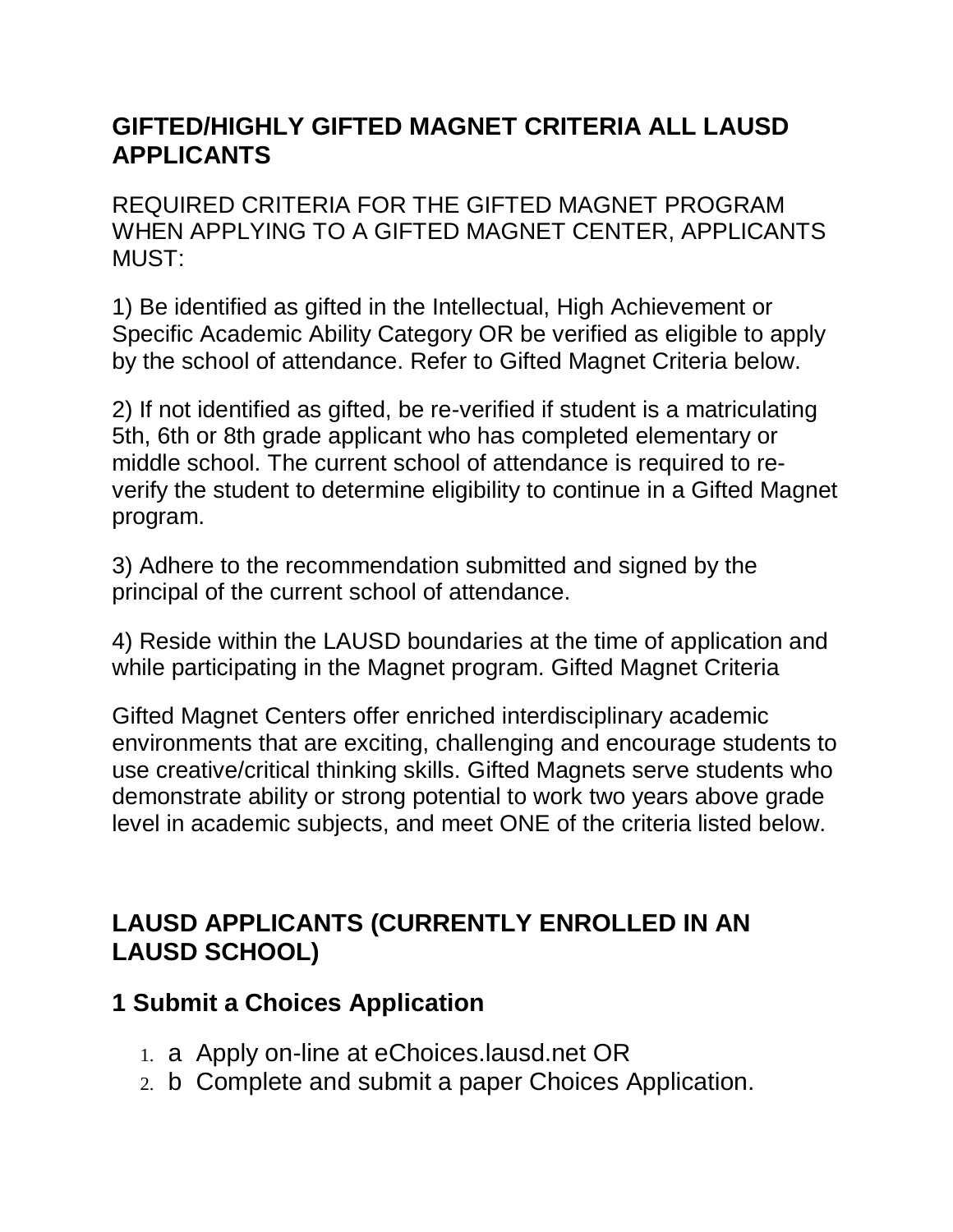Choices brochures/applications are available at all

LAUSD schools, Local District Offices, LAUSD Headquarters, Parent and Community Services Branch (PCS) and Los Angeles City Libraries.

2. Verification forms are NOT required for the students currently

enrolled in an LAUSD school. Upon receipt of the Magnet application, the District will automatically verify eligibility through District school records

# **SAS (School for Advanced Studies) Student Permit Application and Criteria**

## SAS STUDENT PERMIT APPLICATION

SAS demonstration sites receive the SAS designation for their exemplary Gifted and Talented Education (GATE) implementation. By providing high-quality differentiated instruction with an emphasis on depth, complexity, acceleration and novelty, SAS sites offer high-level academic gifted/talented programs that meet the unique educational needs of K-12 gifted learners, identified in the Intellectual, High Achievement, Specific Academic, Creative and Leadership Ability categories or verified based on critical thinking/achievement.

Students who meet eligibility criteria and who reside within the LAUSD boundaries may apply for an SAS student permit to attend a designated Schools for Advanced Studies site. **Transportation services are not provided.** SAS student permit applications may be obtained at the local school or may be downloaded from this webpage by clicking on the links below.

SAS Student Permit Application and Timeline DO NOT APPLY TO:

**1.Qualified resident students:** Qualified resident students must be accommodated in the site's SAS gifted/talented program *before* any non-resident SAS permits are granted by the school. No application is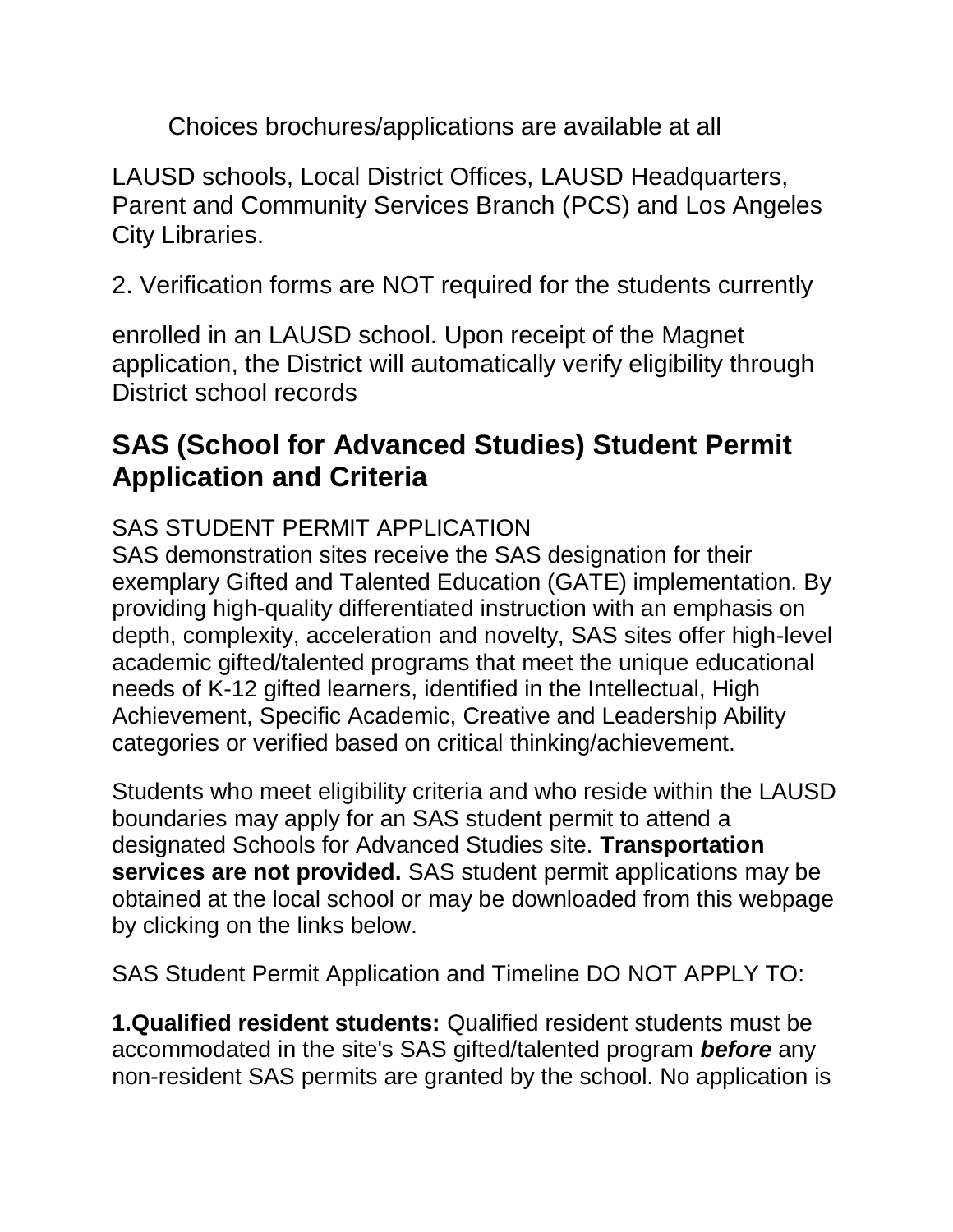required, since **SAS is the GATE instructional program for resident students.** Contact the SAS site directly for more information.

**2.** The SAS student permit application is submitted directly to the SAS school(s) of choice during the application period. It must be completed and signed by the parent/guardian and the principal/designee of the school of attendance before submitting it to the SAS school(s) of choice. Parents may submit a student permit application to more than one SAS site, however, a separate application is required for each site. SAS schools may be contacted directly to inquire about space availability for non-resident (SAS permit) applicants and program description. Ask to speak to the GATE/SAS coordinator or school administrator.

SAS Student Permit Application Deadline: March 23, 2018 Deadline to Notify Parents/Guardians: April 13, 2018 Parent Confirmation of Attendance Deadline: May 4, 2018

Admittance is as follows (does not apply to affiliated charters): **First priority:** Qualifying students who reside within school boundaries must be accommodated first since SAS is the GATE instructional program for resident students (no SAS permit application is required).

**Second priority:** Qualifying students who reside outside school boundaries, but within LAUSD boundaries (SAS permit application is required). Eligible applicants are selected by lottery at the close of the application period to fill available seats. The only qualifying criteria that may be considered are official District criteria.

Applicants must meet one of three eligibility criteria: 1) Students identified as gifted/talented in LAUSD in the

Intellectual, High Achievement, Specific Academic, Creative, or Leadership Ability Category.

2) Students who scored in the Standard Exceeded range on